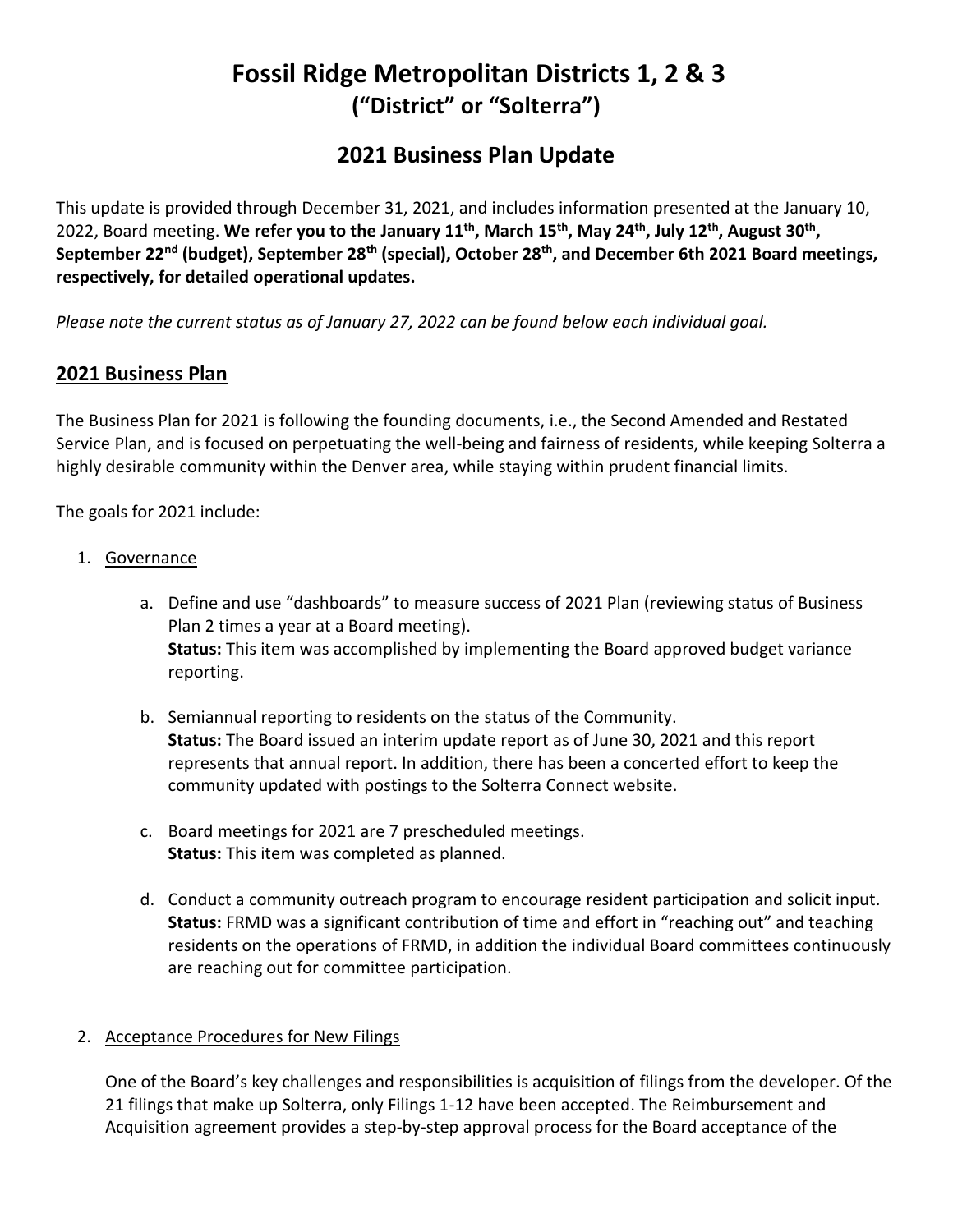Fossil Ridge Metropolitan Districts 1, 2 & 3 ("District" or "Solterra") 2021 Business Plan Update Page 2

> filing(s) from the developer. The goal is to provide a consistent basis upon which to evaluate and accept filings, but also for the Board to be satisfied that the request for reimbursement is supportable.

**Status:** Brookfield is working to provide the necessary information as required by the acceptance procedures resolution.

#### 3. Tributary and Water Feature

The Solterra tributary moves surface water through the community. It is the primary drainage conduit for the storm water flowing from homes west of Indiana street. It consists of 9 water quality detention ponds, a circulating water feature and a large retention pond. **This asset has not been accepted by the District** and the District is working with the developer to require the following improvements prior to final acceptance:

- a. Liner for the water feature;
- b. Repair erosion damage in the main channel; and
- c. Have in place an approved augmentation plan.

Although resolution is at the forefront of the Board's goals, the schedule for resolving these objectives is out-of-the-hands of the District, as action needs to be made by the developer.

**Status:** Brookfield has hired a water attorney and that attorney is pursuing an augmentation plan. Until the necessary information, including an augmentation plan, is in accordance with the acceptance procedures resolution and submitted for consideration, these features will not be recommended for acceptance to the Board. This process could take multiple years.

#### 4. Snow Removal

FRMD has snow removal responsibilities for the common areas (i.e., the Retreat, Tributary and certain public sidewalks) and the private roadways and alleyways ("PR&A") in maintenance fee areas (MFA) #1, #2, AND #3. For the 2020/2021 snow season, snow removal within the Maintenance Fee Areas private roadways and alleys will begin within 72 hours after snowfall has ended and only when from a single storm drops more than 8-inches of snow. This policy is consistent with what the City of Lakewood has as snow removal guidance for city streets. Accumulations from storms less than 8-inches will not be removed.

**Status:** The name for the fee areas was changed to better reflect what they cover and additional fee types were added to better describe the added services FRMD provides in Filing 16 for In-lot services. For the 2021/2022 snow season, the snow removal costs will be paid for by the residents of those fee areas that have been accepted by FRMD (Area #1) and by Brookfield in the unaccepted areas (Areas 2 and 3). FRMD has also obtained an agreement from Brookfield to use the same contractor so that all parts of Solterra receive the same quality of service.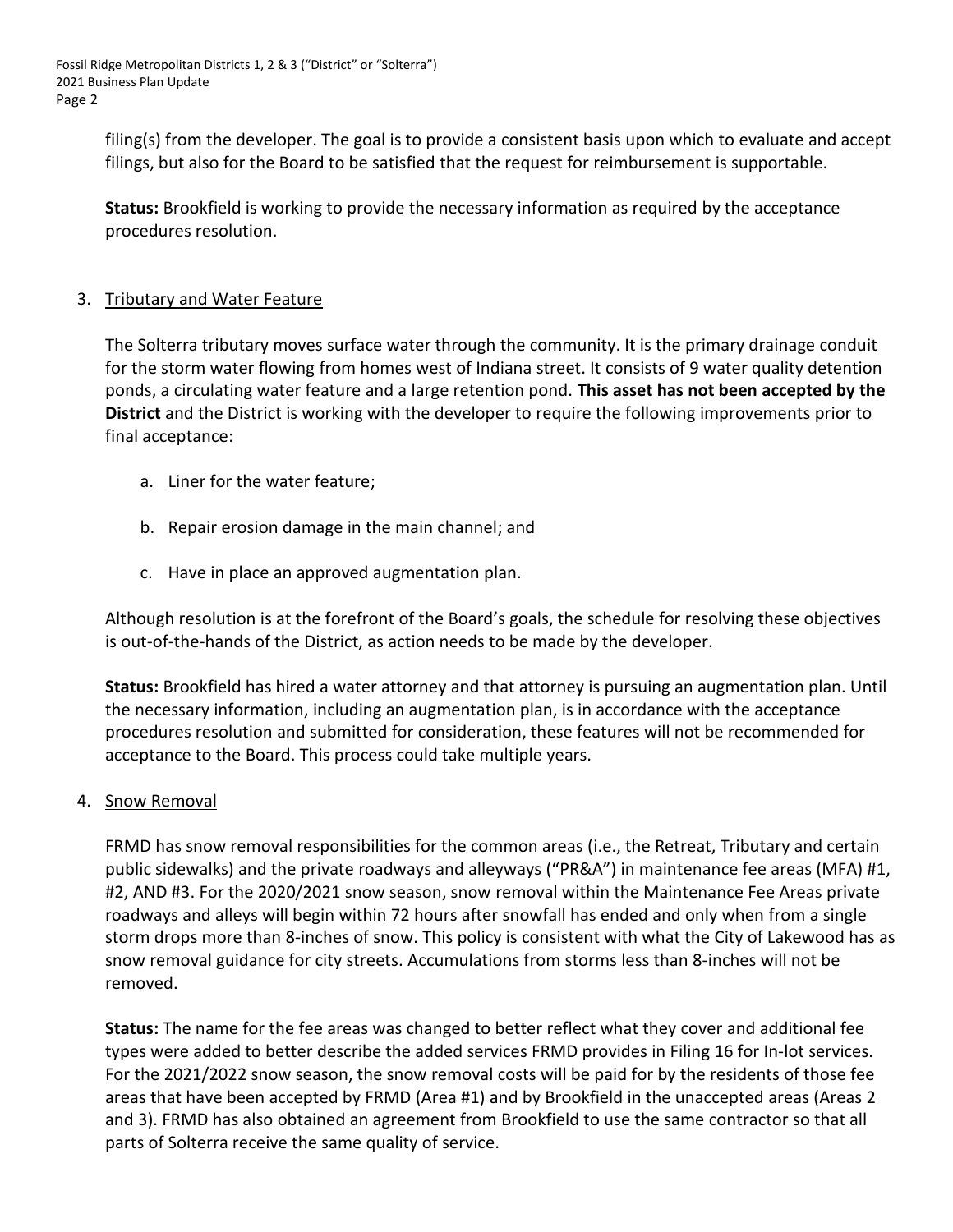#### 5. Committees

#### A. Financial Committee

Mission: The Finance Committee is established for the purpose of reviewing various financial matters concerning the Districts, including budgets, audits and financing matters and to further make recommendations to the Boards regarding such matters. The focus for 2021:

- a. Finalized 2021 Budget and Plan. **Status**: Complete
- b. Spread 2021 final budget by quarters. **Status:** Complete
- c. Quarterly, "actual to budget" reporting within 30 days of the end of the quarter. **Status:** Complete
- d. Implement financial analytical tools, like "trailing twelve" analysis and budget to actual based on some form of "materiality". **Status:** The budget variance reporting was completed, approved by the Board and implemented. The trailing twelve have been tabled at this time.
- e. Oversee 12/31/2020 independent audit. **Status:** Complete
- f. Oversee the 2022 budget process. **Status:** Complete
- g. Using the 2019 Reserve Study and working with the Retreat & Pool Committee, the District Engineer, and the Community Manager, project out the capital and repair needs for the next 5 years. **Status**: In process
- h. 3-year projection of revenue and expenses. **Status:** Moved to 2022
- i. Continue to determine which Builder Advances are District eligible cost. **Status:** In process
- j. Develop policy to comply with "Post-Issuance Debt Compliance Procedures". **Status:** Completed for 2021 and will continue going forward
- k. Evaluate how to move more of the analytical work to CRS.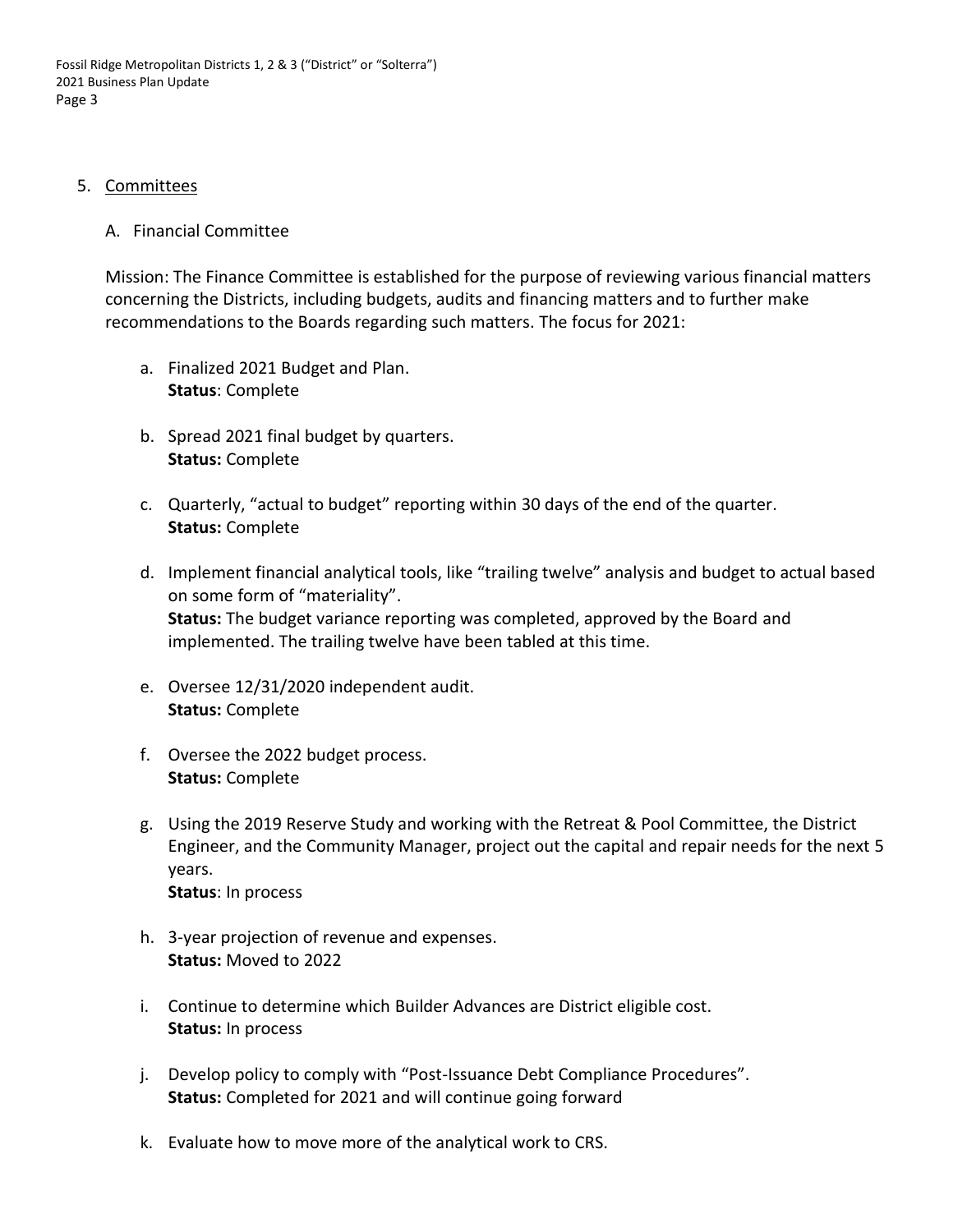Fossil Ridge Metropolitan Districts 1, 2 & 3 ("District" or "Solterra") 2021 Business Plan Update Page 4

#### **Status:** Moved to 2022

The Finance Committee provides detailed written reports that are include with each Board package.

#### B. Pool and Retreat Committee

Mission: The Retreat/Pool Committee is established for the purpose of working on strategies to provide facilities for residents of Solterra, providing sustainable solutions that meet the needs of today's residents while planning for future growth, ensuring fair and equitable use of the facilities to all members of the Solterra community, and to ensure that the Retreat and pool are available for the enjoyment of the homeowners, with safety, security, health, and comfort of the community being the primary objective.

The focus for 2021 will be:

- a. Work with CRS for the running of the Retreat & Pool as far as policies, hours, rentals, etc., and for the enjoyment of all residents. **Status:** Completed
- b. Work with CRS & Perfect Pools to make sure the facilities are being maintained as needed. **Status:** Completed
- c. Retreat interior replace/repair furniture as needed and within 2021 budget. **Status:** Completed
- d. Replace pool/patio furniture as needed and within 2021 budget. **Status:** Pushed into 2022 as no replacements were necessary.
- e. Make sure maintenance of the interior and exterior of the Retreat & Pool is being completed as needed, working with CRS. **Status:** Completed, as necessary for 2021.

#### C. Social Committee

Mission: The Social Committee is established for the purpose of assessing the need for appropriate community and social events, necessary funding therefor, and to make recommendations to the Boards regarding community and social events.

Such opportunities help homeowners get to know each other, so that they begin to feel part of the community. The work put in by the social liaisons to generate a more active, involved, and friendly community, creates a greater sense of unity and understanding among the homeowners.

The focus for 2021 will be:

a. Easter – likely April  $3^{rd}$ , 2021 (Saturday before)